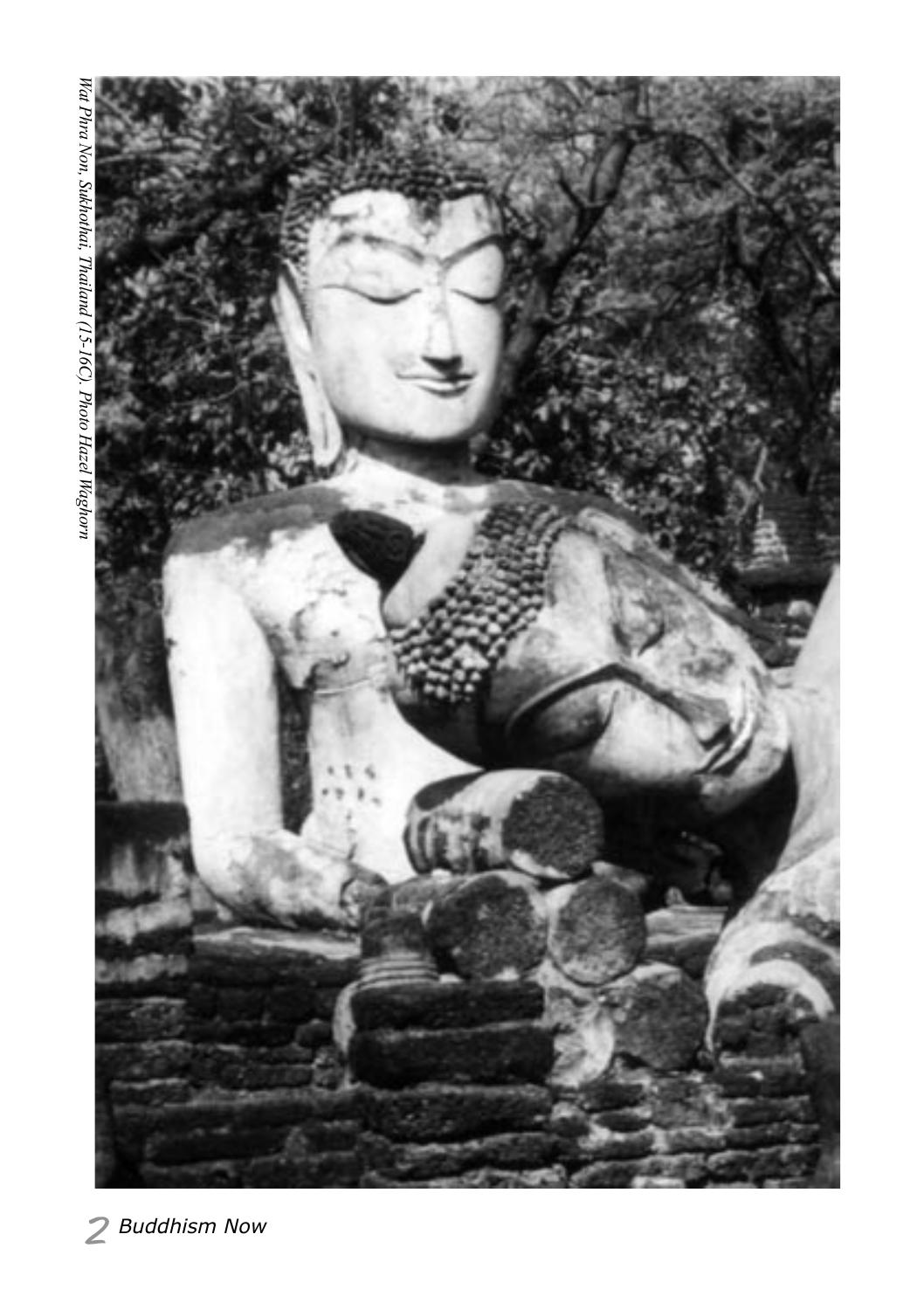# Liberating Emotions

### Ajahn Sumedho

We can reflect on the way it is—on this tropical kind of weather, for example. In the attitude of acceptance we can allow ourselves to be receptive to life rather than try to control it, run away from, or resist it. This receptivity contrasts resistance. Culturally, we tend to be conditioned into resisting things. There is a fear of being open and receptive, as if by doing so we shall allow something to take us over. We feel we have to develop some kind of protection in order to keep ourselves from being annihilated or taken advantage of; it is a kind of paranoia of the mind. We may also have the attitude of needing to resist evil, of having to kill the devil and destroy the evil forces.

The Buddhist attitude is one of loving-kindness *(metta)*, of open acceptance of everything as it is. If we take loving-kindness to its ultimate, all conditioned phenomena are accepted for what they are. That doesn't mean all things are approved of: they are simply accepted. Everything *has* to be the way it is in the moment. You can't say, 'I don't want the weather to be like this,' or, 'I don't want things to be this way.' If you do, you are not accepting the way it is and are creating suffering around something that you don't like or don't want.

You can also have loving-kindness for your dislike of the way it is, so you are not even criticising yourself for being critical. Feeling despair and self-aversion for being critical or selfish is another trap of the mind. Even if you are sitting here hating yourself, thinking of yourself as selfish and critical and not a very nice person, you can have *metta* for that; you can have loving-kindness for the critical mind. Patient acceptance is nonaversion to everything that is happening now. Everything is accepted, nothing left out. There are no loose ends or exceptions.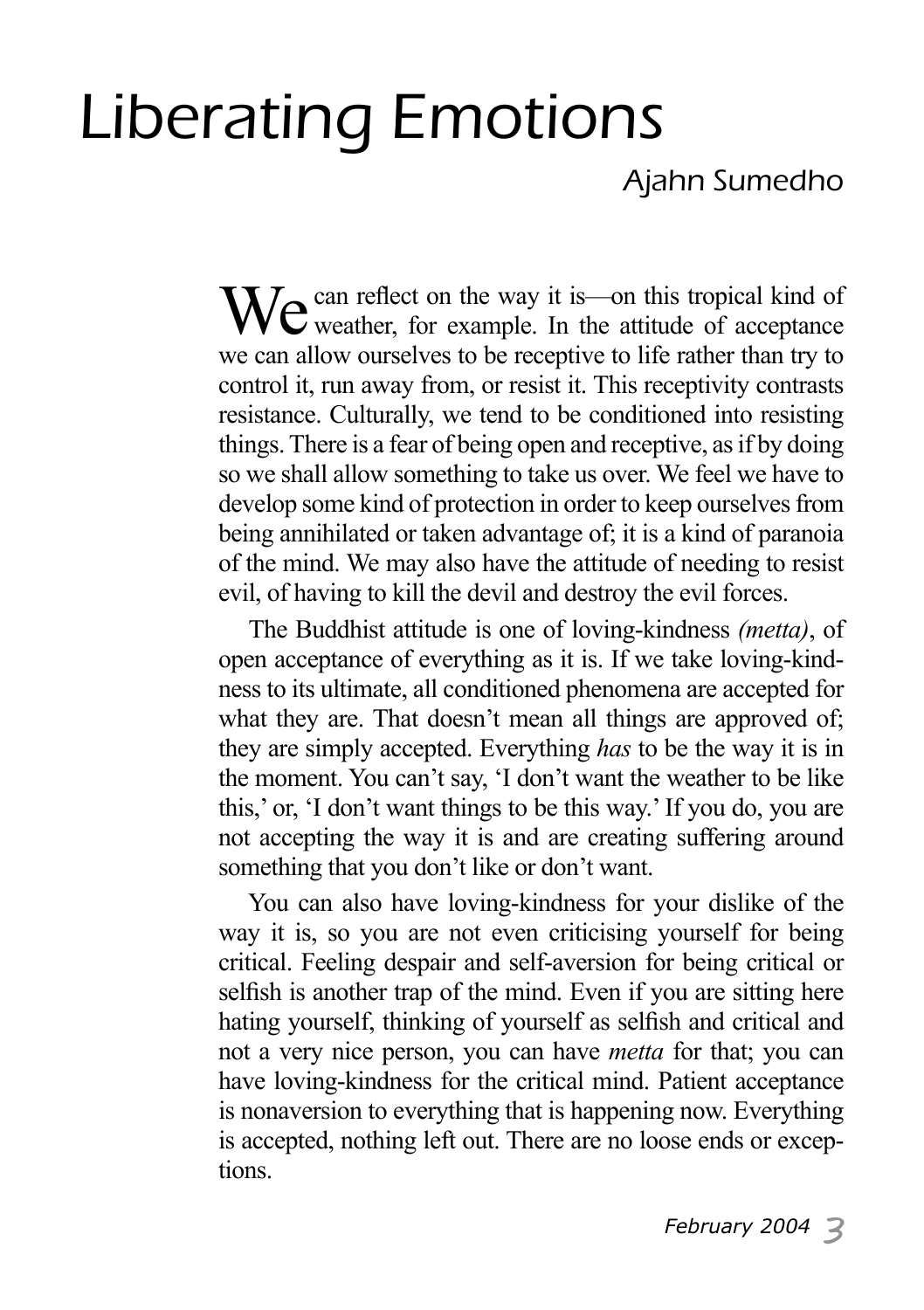I was giving a talk the other day about how to change one's attitude from negative to positive, and somebody took umbrage at that. This person gets very annoyed if I imply that one should be thinking positively, like in the power of positive thought. But how does he know that I mean it in the way that he takes it? And what about resistance and acceptance? This is resistance. To have *metta* for resistance is an attitude of mind, not a position to take. It is not



that we should grasp the idea of having loving-kindness for everything, because then we will feel we are never loving enough. There may always be something or someone in our lives for whom you can't generate any positive feeling. Their name comes up and you just go into a rage. You think, 'I should be able to have *metta* for this person,' and, 'I should be able to forgive,' but when that person's name comes into consciousness you just can't do it; it doesn't work. You simply can't say, 'May you be well,' without feeling bitter and hypocritical. Grudgingly saying, 'May you be well,' is the best you can do.

 Sometimes *metta* is presented as a kind of 'think pink' idea, where we are just saying very nice things and wishing everybody well and it is all very sweet and nice, but underneath there might be a kind of volcano of rage and resentment.

*February 2004 Buddhism Now* **February 2004** 5  $\frac{1}{2}$  5  $\frac{1}{2}$  5  $\frac{1}{2}$  5  $\frac{1}{2}$  5  $\frac{1}{2}$  5  $\frac{1}{2}$  5  $\frac{1}{2}$  5  $\frac{1}{2}$  5  $\frac{1}{2}$  5  $\frac{1}{2}$  5  $\frac{1}{2}$  5  $\frac{1}{2}$  5  $\frac{1}{2}$  5  $\frac{1}{2}$  5  $\frac{1$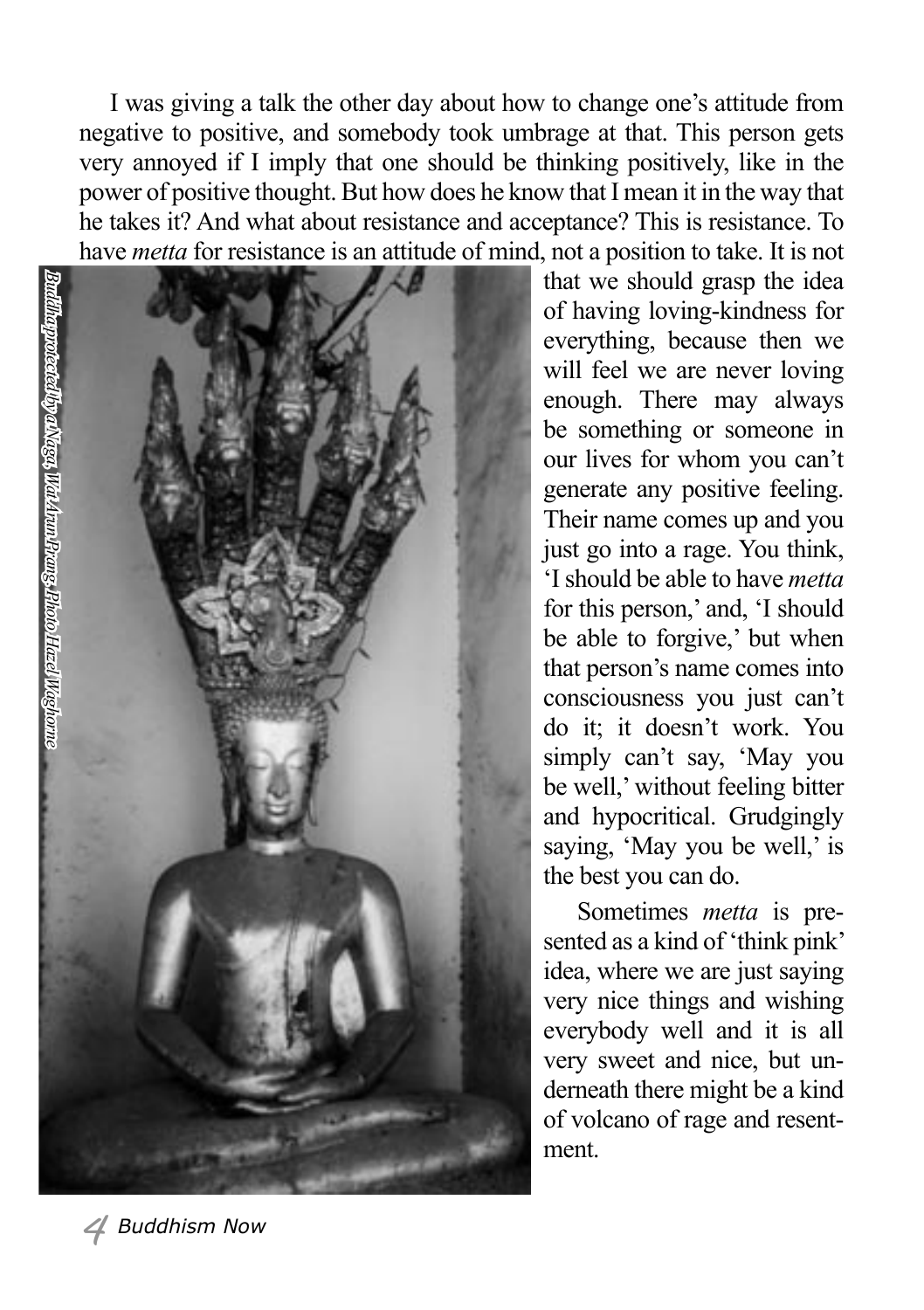Idealism is a mental function. You can think of the highest ideals about eternal love, loving all sentient beings. Unconditioned love is an ideal. Intellectually we can create ideals about how things should be if they were at their best, and that is a function of the mind. We might then get inspired by these ideals. And if we talk about love and forgiveness and loving-kindness, tears can come into our eyes—the joy of being so high-minded. And then, after spreading loving-kindness throughout the universe, maybe something happens—somebody slams the door, for example—and suddenly we are angry. Now we can become confused because anger is not part of the ideal. Nevertheless, anger and rage are emotions that we all experience, so then we can have a war going on between our ideals and our emotions.

A woman came to me once—a well-educated woman—and she was in a very emotional state. She started crying and said, 'I'm so sorry, I know I'm being foolish. I'm just being so foolish and stupid.' Then she cried again and said, 'I know this is ridiculous, but I can't help it.' Her intellect didn't approve of this at all; the intellect was being hard line: *You shouldn't be crying. You shouldn't be doing that, just weeping and soft. You're losing control. You're disgracing yourself.* One can be very hard and tyrannical on the intellectual plane: *If I were a really together woman and got my act together, I wouldn't be weeping and crying like this; I'd have control of myself. But look at me! I'm a mass of jelly in front of this monk. He must think I'm just another one of those emotional women.*We can be very cruel to ourselves, very judgmental:*I shouldn't be like this. I shouldn't feel these kinds of feelings. If I were a decent person I would never have done the things I've done.* Inner tyrants are relentlessly hard, cruel and judgmental. That is the intellectual mind thinking in terms of how things *should* be. But ideals don't feel anything. When you attach to an ideal, you don't feel life at that moment. You can be very insensitive to somebody who is having problems because you are attached to ideals. Even the ideal of sensitivity is not sensitive. We may say we must be sensitive to each other, grasp that as an ideal and not be sensitive at all; we can simply shut ourselves off by attaching to the ideal of sensitivity.

In reflective awareness, however, we are saying sensitivity is like *this*; it feels like *this*. This is a sense realm; it isn't an ideal realm, a utopia. This realm has everything—the best, the worst, and all gradations between, from refined subtleties of beauty, aesthetics and loveliness to the most hideous, gross, totally disgusting conditions. In terms of reflective awareness, then, we are not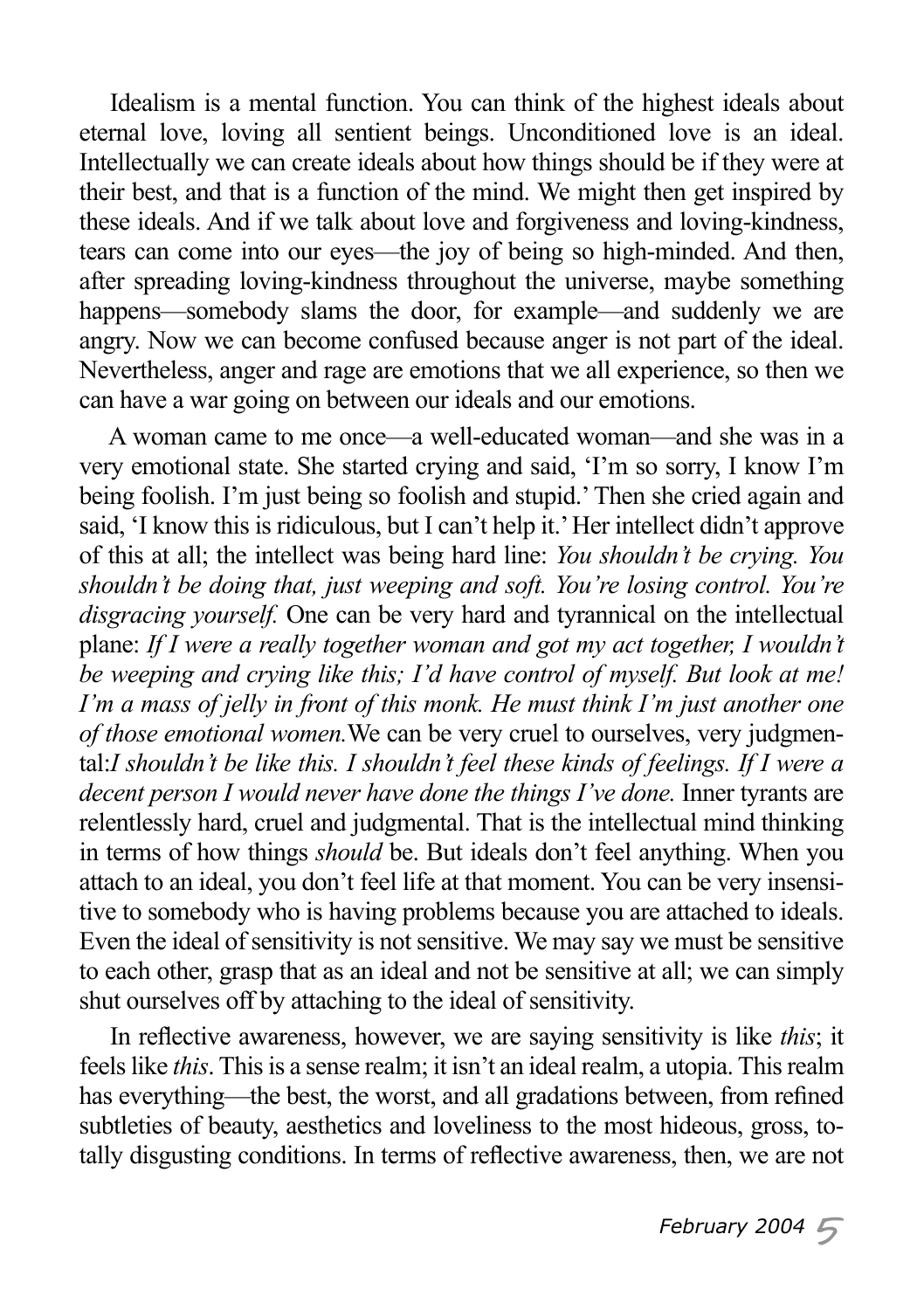And if v<br>
And if v<br>
about k<br>
forgiver<br>
and lov And if we talk about love and forgiveness and lovingkindness, tears can come into our eyes—the joy of being so high-minded. And then, after spreading lovingkindness throughout the universe, maybe something happens somebody slams the door, for example and suddenly we are angry.

judging, we are just noticing that life is like *this*. It is not what it should be according to an ideal, but this is the way it is.

The habits that we have acquired, the emotional habits, the way we react to praise and blame, success and failure, sickness and health, prosperity, depression and elation and all these things, are not rational; they are not ideal. The intellect is rational, but emotions are like *this*. You can be blubbering on the floor, a mass of jelly. That is not being reasonable or rational, is it? So then your rational mind can be critical and say, *You shouldn't be like this.* It can judge according to ideals.

My own experience of life is that when I reached the age of thirty I was horrified to discover that, emotionally, I was still very immature. I thought thirty was old, my youth had gone, but emotionally I felt very childish. This was a horrible realisation. Physically I had matured, intellectually I had developed and could put on an act of maturity. A friend asked me once, 'Why did you become a monk?' I told him it was because I had been suffering so much. He said, 'You suffered?' I said, 'Yeah, I was suffering all the time.' He said, 'You never looked like you were suffering. You always looked so happy.' 'Did I? I didn't know I looked happy because I wasn't.' This appearance of being happy was probably my persona, how I presented myself. He was surprised that I had suffered, but I thought everybody could see it; I thought it was as plain as the nose on my face.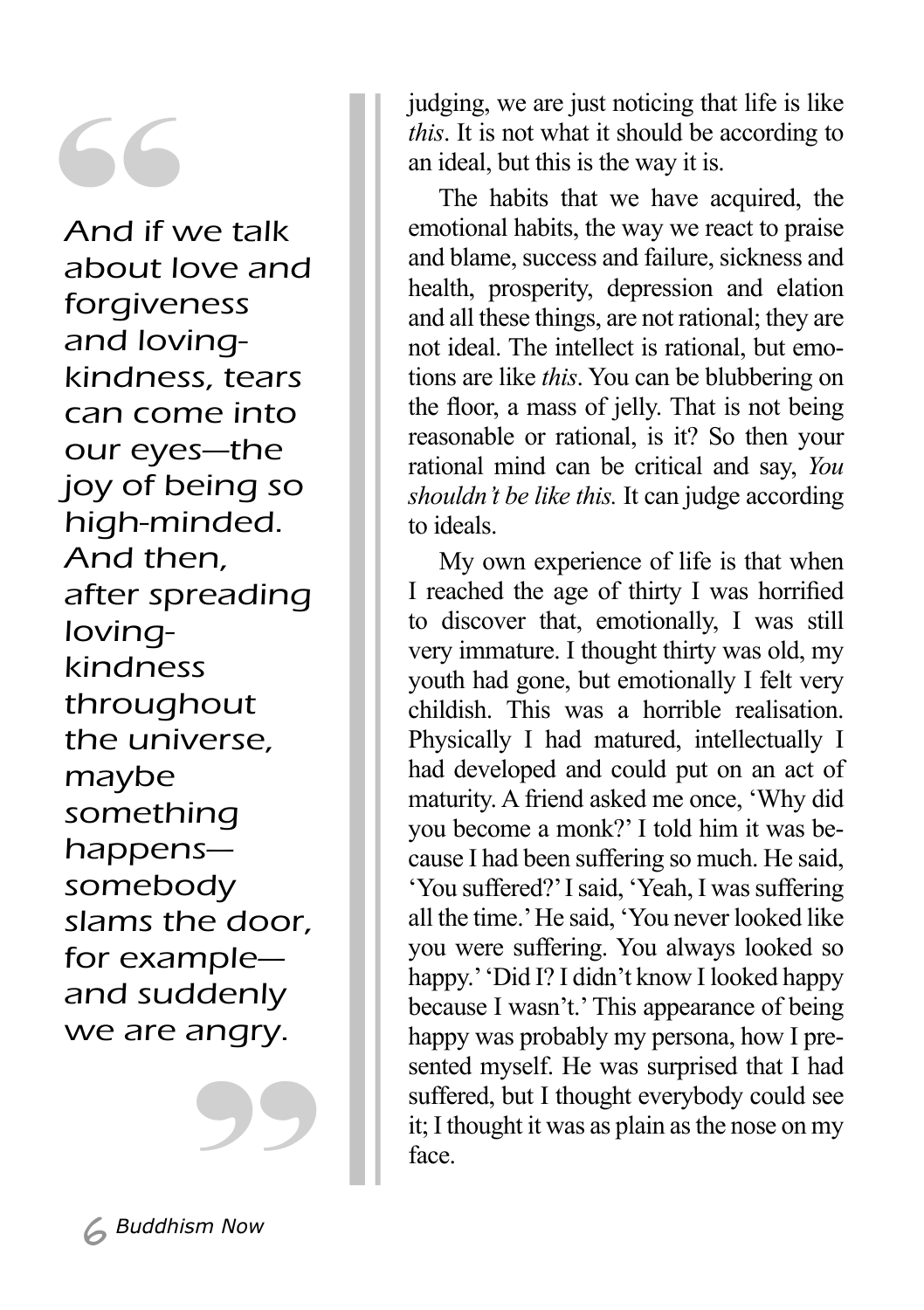I could act out a role at the appropriate time. In the quiet of my room, however, it wasn't like that. I wasn't mature and cool, a man who had his life together; I was frightened and feeling insecure, disappointed with life, and had childish reactions to things. So what do you do with yourself in such a situation? How can you change? The inner tyrant said, 'Well, just grow up.' And I tried that; I tried to act as though I was grown up. It wasn't that I went around throwing temper tantrums in front of people, but sometimes the tantrums were going on inside. I could be smiling, smoking a cigarette and drinking a cocktail, but inside I was anything but cool and calm.

Meditation was the light at the end of the tunnel, the only hope I had of growing up, of really maturing and taking that to the ultimate of enlightenment, to complete liberation. Why settle for maturity in a childish society? Society is pretty childish anyway, at least the one in which I had lived. People were vain, and in those days nobody seemed very interested in spiritual development. If you talked about such things they looked at you as though you had said something inappropriate, or were an idiot. The people I knew were only interested in appearances, fashion, political movements, in trying to make the world better and so forth, but on the level

## Perfect Wisdom The Short Prajñāpāramitā Edward Conze



The Perfection of Wisdom Sutras were composed in India between approximately 100 BC and AD 600. Those contained within this volume are among the shorter ones; they are also some of the most well known such as Perfection of Wisdom in 700 lines, The Heart Sutra and The Diamond Sutra.

**Buddhist Publishing Group** Sharpham Coach Yard, Ashprington, Totnes TQ9 7UT, UK sales@buddhismnow.com or from our webshop www.buddhismnow.com 284pp. £15.95/\$24.95 ISBN 0946672288 USA—trade sales via Ingram or B&T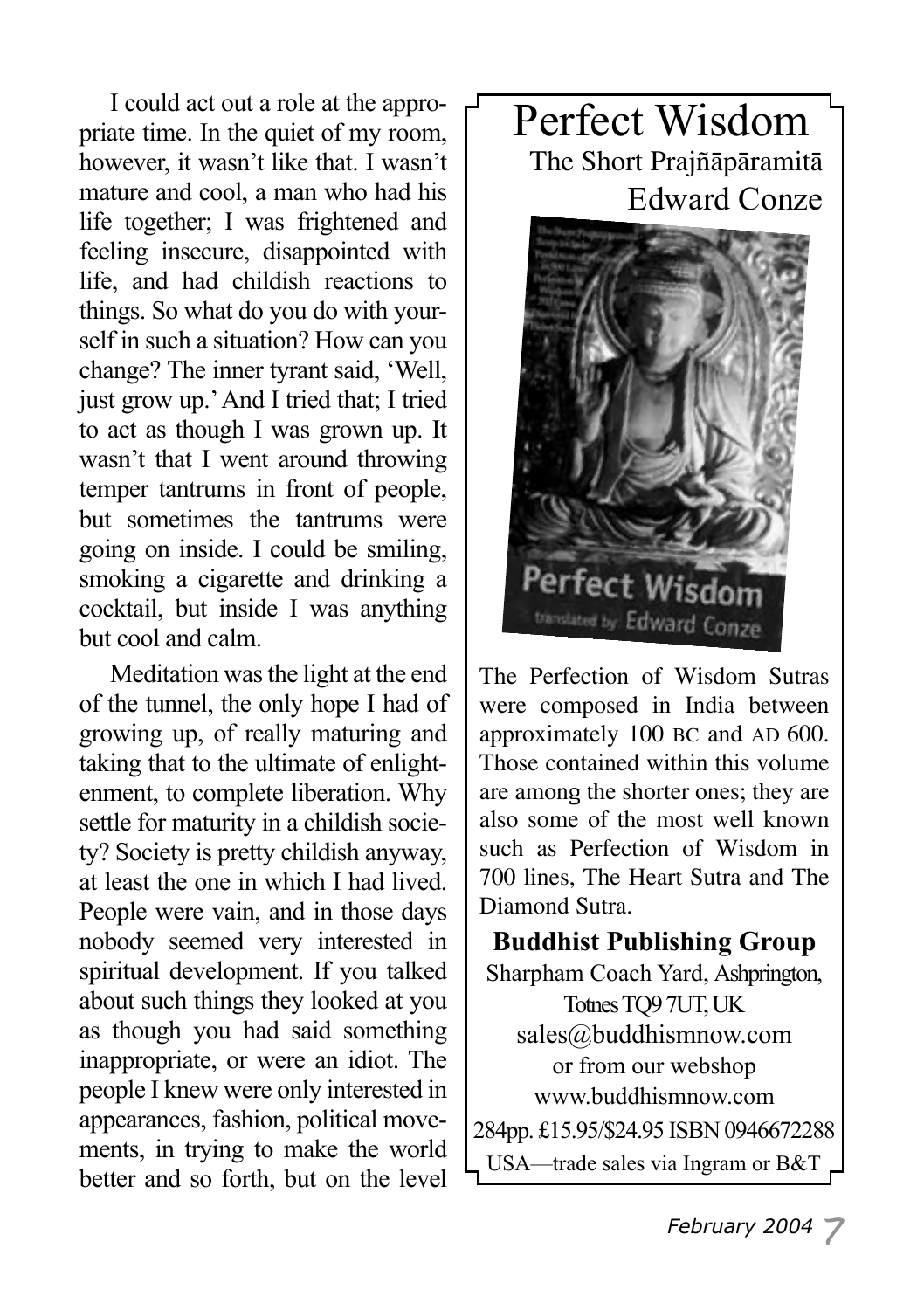

of spiritual development, nobody seemed to have even a slight inclination.

While training and living these past thirty-three years as a monk, I have had the opportunity of getting to the root of this issue. This way of intuitive awareness, emptiness, can resolve our emotional habits. There is a way of freeing ourselves from those habitual reactions, and it is the only way I have found that works. Endlessly discussing them and thinking about them just seems to lead one in circles. What we need is an escape from the conditioned realm. Awareness opens the gate to the deathless, opens the mind and heart to the deathless reality, to the Dhamma, to where emotional habits can be liberated from the mind. Otherwise, as Ajahn Sucitto likes to say, 'It is just like rearranging the deckchairs on the Titanic.' Trying to change conditions is like rearranging your furniture. You are tired of the sofa on that side of the room so you put it on this side. That is the best you can do. If you begin to see the way out of the whole thing, however, you see that mindfulness is the path to the deathless.

The intellect can easily judge emotions. We can condemn ourselves for having them, feeling despair and hopelessness with ourselves because we seem to regurgitate the same stuff over and over again. The *metta* then is towards the intellect, the inner tyrant, the self-criticism. *Metta* is the willingness to accept the way it is without any condition. It is not like a deal you make: 'I'll accept you if you change. I will marry you if you promise to change your ways and do what I want.' That is some people's way of relating to each other. 'I can only love you when you act in the right way. If you conduct yourself appropriately, I will love you. But if you act in a bad way and don't respect me, then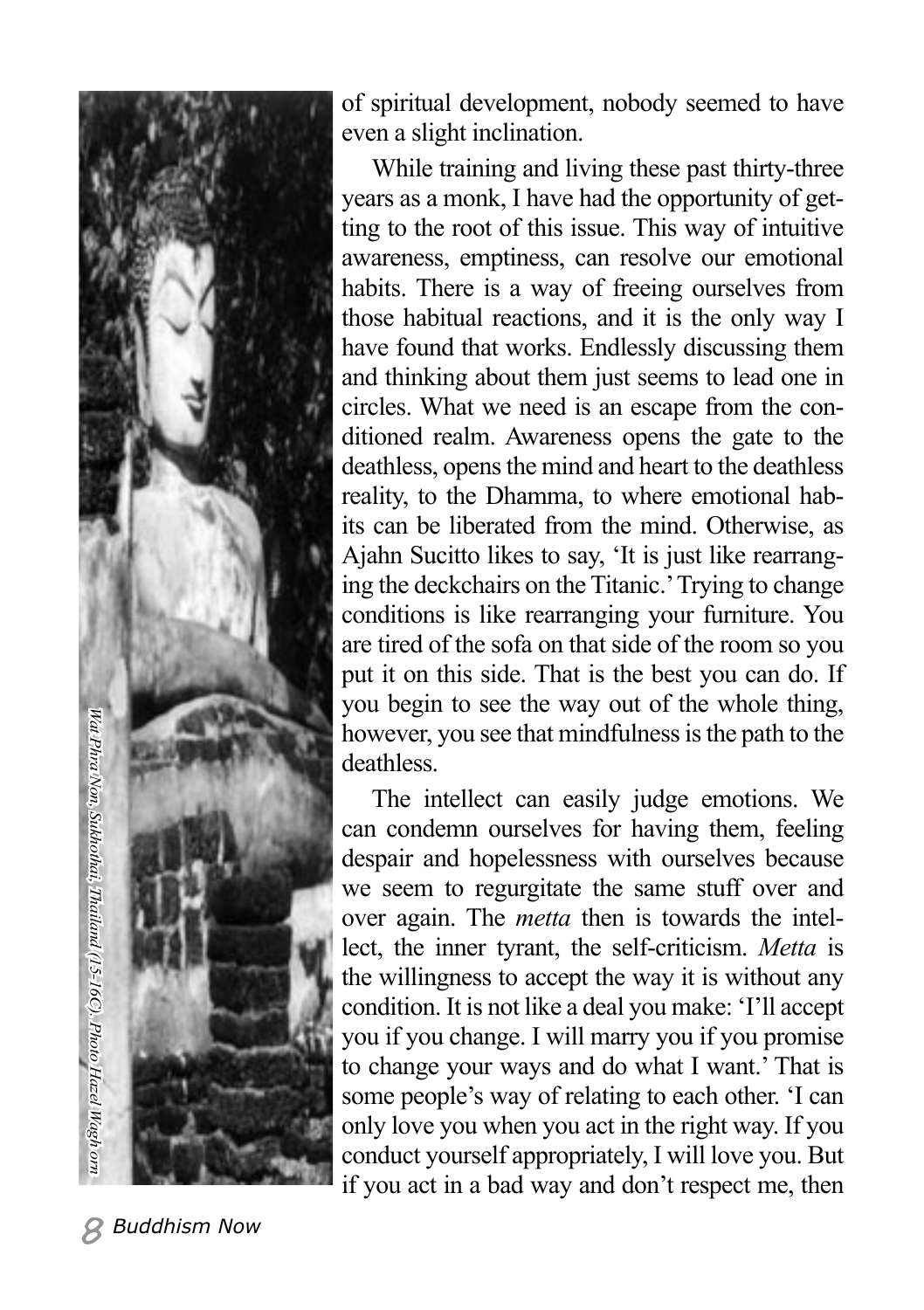I won't love you any more.' That is conditioned love, isn't it? Unconditioned love, which is *metta*, does not make any conditions. No matter how nasty it is, I still love you. No matter how horrible you become, I still love you. There is nothing that can destroy my love for you. You can be the most maniacal, horrible, nasty human being in the whole world, you can become a demon, but nothing can diminish or taint that unconditioned love—now you are probably thinking of ways to test me.

This unconditioned love doesn't necessarily mean liking or approving. The word 'love' is often used to mean 'I like you and I approve of you', but unconditioned love and *metta* isn't a matter of liking. You have *metta* for what you don't like as well as for what you like. You can have *metta* for devils. You can love your enemies in the Christian sense of loving your enemy. That doesn't mean you like your enemy. If somebody wants to kill you, you are not going to like them. Liking is a different thing, isn't it? Liking is when people do things of which you approve; it is good and you like good. Unconditioned love isn't a matter of liking but of not hating, of not condemning, of accepting, of being patient, of being noncritical towards the way it is, whether it is anger or the inner tyrant, the immature emotions, or the foolish, silly thoughts you have. Unconditioned love or *metta* makes no conditions; it is the way it is, and all conditions are impermanent.

Apply that to your practice. When negative, dark things come into consciousness, practise saying to yourself, 'I accept this.' Really embrace it and see what happens. With the sound of silence you can cut off your thinking, so you are not thinking about it but are feeling it. Get to the raw feeling. Just hold that in a totally accepting, uncritical, patient way, and see what happens. Prove this practice to yourself. Now you are liberating these unresolved and immature emotions. You are resolving these emotions rather than manipulating them, rearranging or suppressing them. So there is a way out; there is a way of freedom and liberation, even within the limitations of human *kamma*.

Sometimes we find that life is a real challenge. We have our Achilles heel, our weak point, and when we get hit there, we fall apart; we collapse into a heap. It is important, therefore, to know where our weak points are, not in order to criticise them, but to be more prepared. I find that I now have the ability to walk into the lions' den, as it were, like Daniel. I used to be a coward and wouldn't go near the lions' den. If the lions' den were over there I would walk over here. Now I am willing to enter because I have learnt how to deal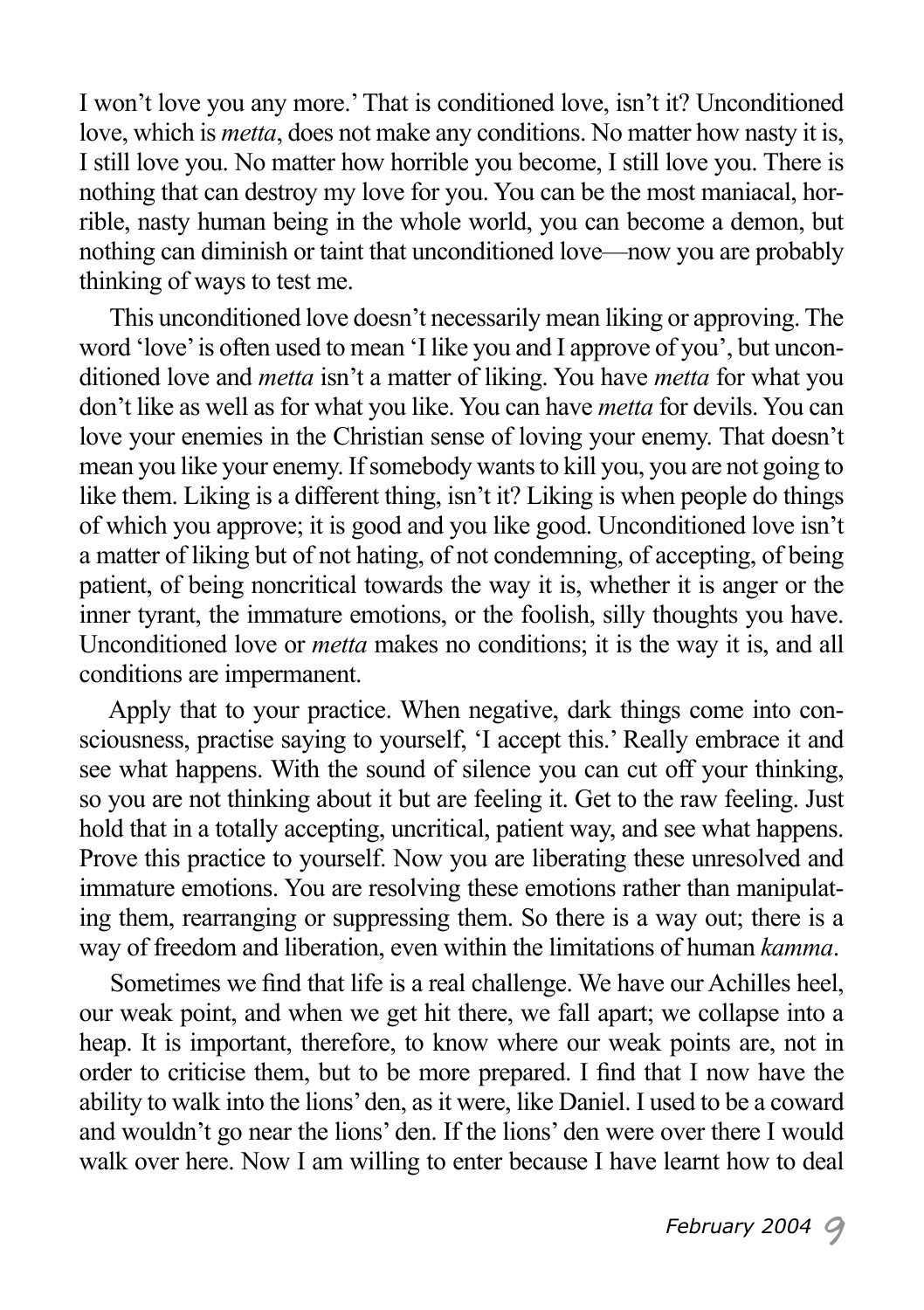with acrimonious, threatening or frightening situations. But I encourage you to work on the little things in daily life, the petty stuff. There is no need to wait for the big moments, you know, when there are real lions around. Probably none of us will have to go into a real lions' den, of course, or be crucified on a cross, or anything dramatic. We shall probably just get older, smaller, lose control of our faculties—sight goes, hearing goes and so forth. Some people die in a grand or inspiring way, but most of us just kind of pack up. But that is all right, isn't it? If that is the way it is, then that is Dhamma.

Sometimes we are criticised for bypassing our emotions, for being spiritual bypassers. This is a term I have heard applied to me. They say, 'You're bypassing your emotional life.' Alternatively, there are people who like to talk about their feelings a lot. Admittedly, this has a certain value, especially if they have always kept their feelings to themselves, but endlessly talking about their feelings is still being caught in a trap of the 'self' view. Also, those who always want to talk about their feelings can be very annoying to others.

The way to deal with feelings and emotions, then, is not through bypassing them, or judging or trying to change them, but through directly accepting them, knowing them for what they are. At first it is very difficult to do this because there is a lot of habitual resistance to emotions. Begin to notice what resistance is like, this tendency to dismiss or dislike emotional experience,

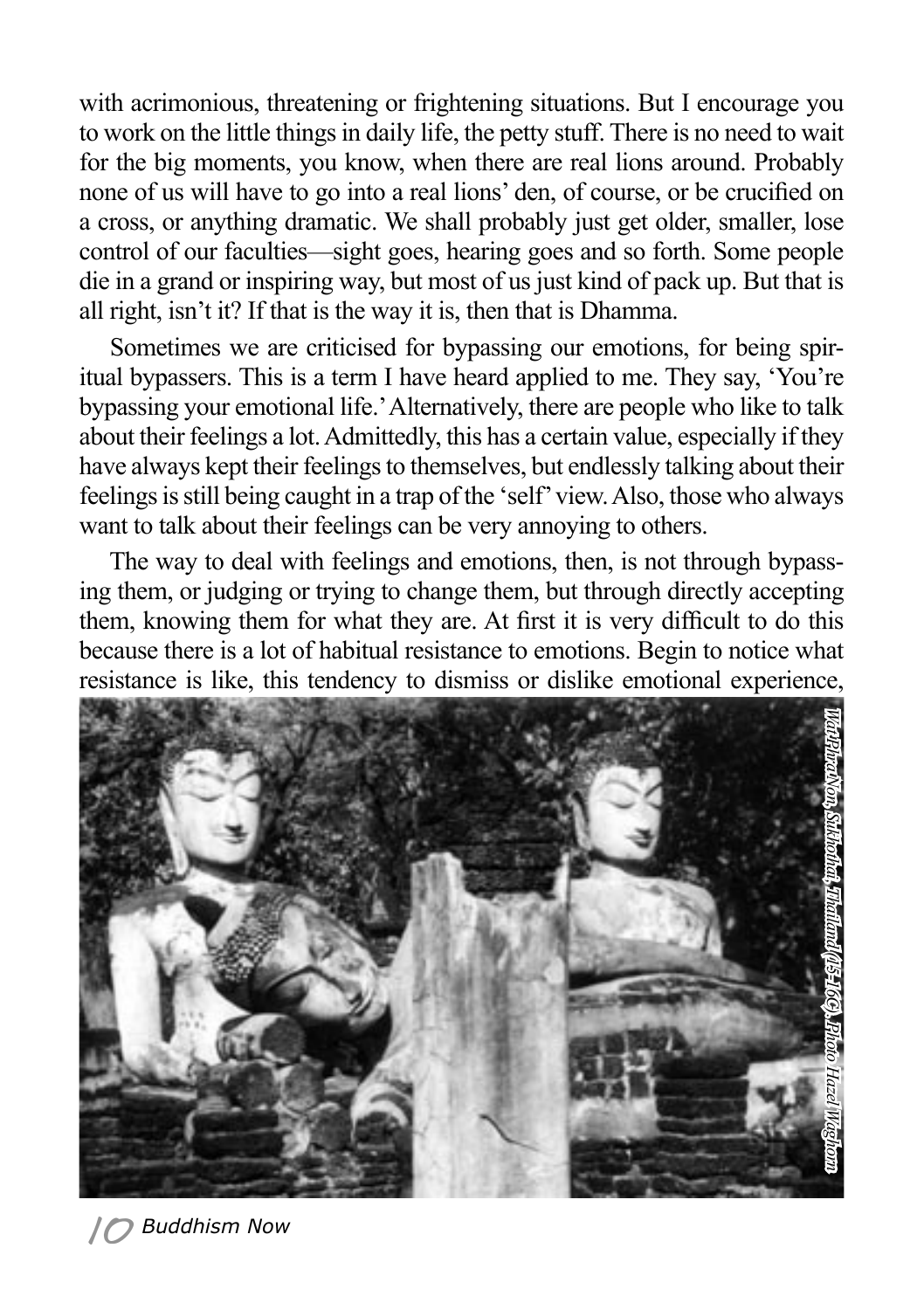feeling uncomfortable, embarrassed or ill at ease, and wanting to get away when people become emotional. In this practice of intuitive awareness, however, we can have *metta* for our embarrassment and for everything without exception. Otherwise we say, 'I should get in contact more with my emotions.' We have these ideas, 'I'm not in touch with my emotions so I should get in touch with them.' You may hold onto this idea of being someone who is not in touch with your emotions and should become somebody who *is*. Then you go out of your way to try and feel everything and be emotional, and this can be very contrived. You attach to the idea, try to force things, make them happen according to what you want or how you conceive it should be rather than having *metta* and letting it unfold, letting it flow.

As Buddhists we take refuge in Buddha, Dhamma and Sangha, and taking refuge in the Dhamma is taking refuge in intuitive awareness. We can let Dhamma direct us. We can trust and rest in the silence and attention, and if we see resistance, we can have *metta* for that. Thinking, 'I'm trying to accept this but I've got this terrible resisting habit,' brings us back into, 'I'm someone who's got this habit, and I shouldn't have. I should be able to accept my feelings and get in touch with my feelings, but sometimes I can't do it; it doesn't work for me.' Then we are back in the same trap because one condition cannot know another. Only the unconditioned knows the conditioned. The conditioned cannot know the unconditioned. When we are grasping conditions, we cannot realise the unconditioned, the ultimate reality. When we are in that realm of the conditioned, we just go from one condition to another, and there is no way that one condition can really know another; we just associate one condition with another. In intuitive awareness, however, we can actually know the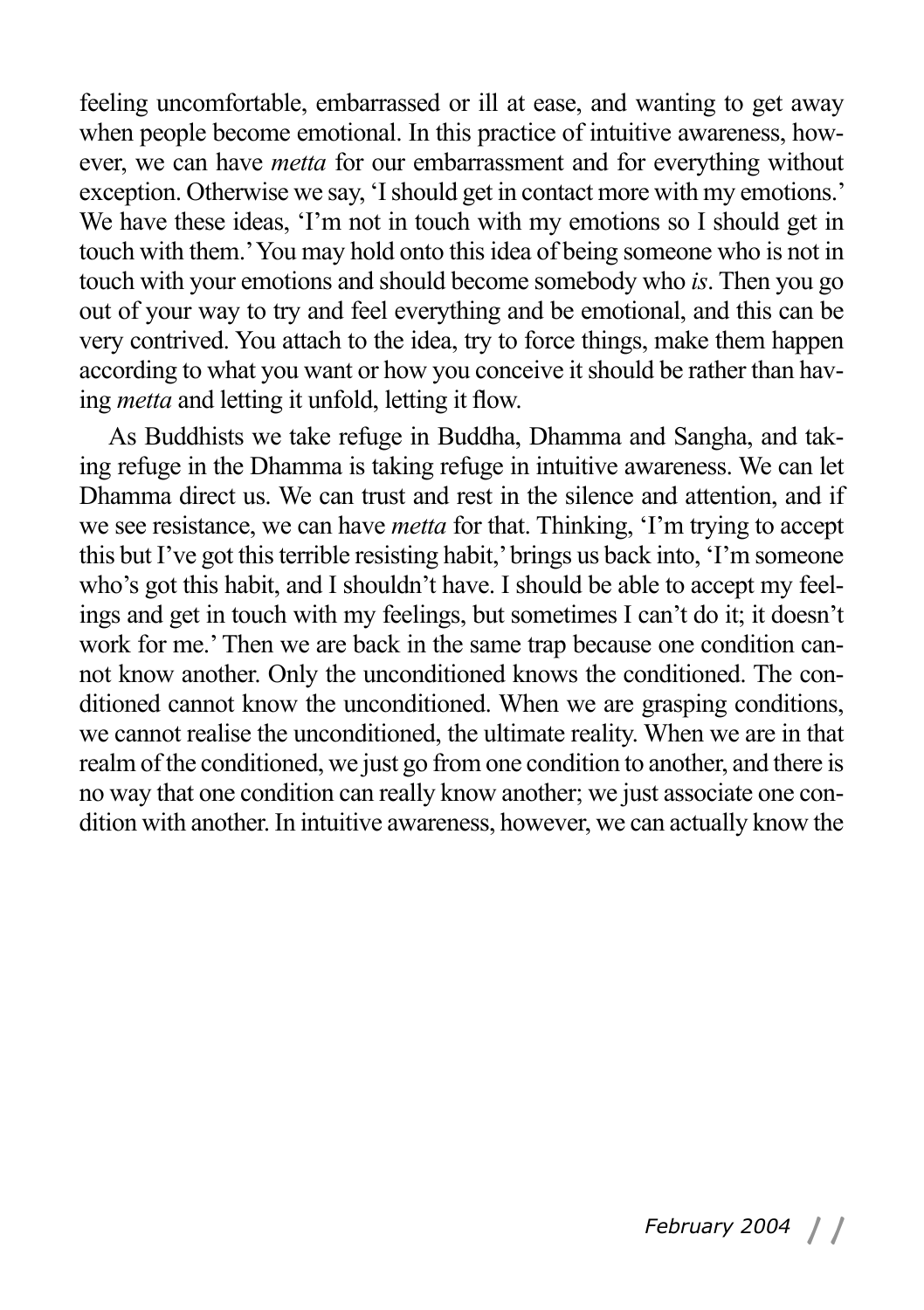S<br>
As Buddh<br>
we take<br>
refuge in As Buddhists we take Buddha, Dhamma and Sangha, and taking refuge in the Dhamma is taking refuge in intuitive awareness. We can let Dhamma direct us. We can trust and rest in the silence and attention,.

conditioned as the conditioned; we can know the world as the world, know anger as anger, know greed as greed, know suffering as suffering—we can just simply and directly know the way it is without criticism, without condemnation of anything; things are allowed to flow and move according to Dhamma, according to the way things are. If we were to talk in terms of enlightened beings, we could say that an enlightened being is just a flow of light; they are not spiritual bypassers sitting under trees saying, 'I don't want to know.' There is this immediacy, this intuitive awareness which is not intellectual. We can actually see and know things very directly, very clearly, not theoretically, not bound by definitions in Pali dictionaries or Buddhist treatises. We can actually know. It is not a matter of somebody else knowing; it is we who are trusting and knowing. This is a refuge; it is not theoretical or dependent on interpretations of scriptural teachings. The Buddha's teachings can be used for mindfulness rather than just for collecting a lot of ideas *about* Buddhism.

When we liberate the mind from emotions, what is left? Will we just be lifeless zombies? Maybe our emotions give us a bit of glamour and colour, give us our unique characters and personalities. If we don't have them, are we all going to be the same, like toy soldiers all in the same uniform with the same blank expressions? Or when we liberate ourselves from these bonds, these habits, shall we find out how to live in a way that is right speech, right action, right livelihood and so forth? The liberation of all our emotions will not lead to our just sitting under a tree in a kind of permanent *samadhi* where our eyes are shut and we don't hear anything, a situation in which NATO could start bombing or twenty elephants